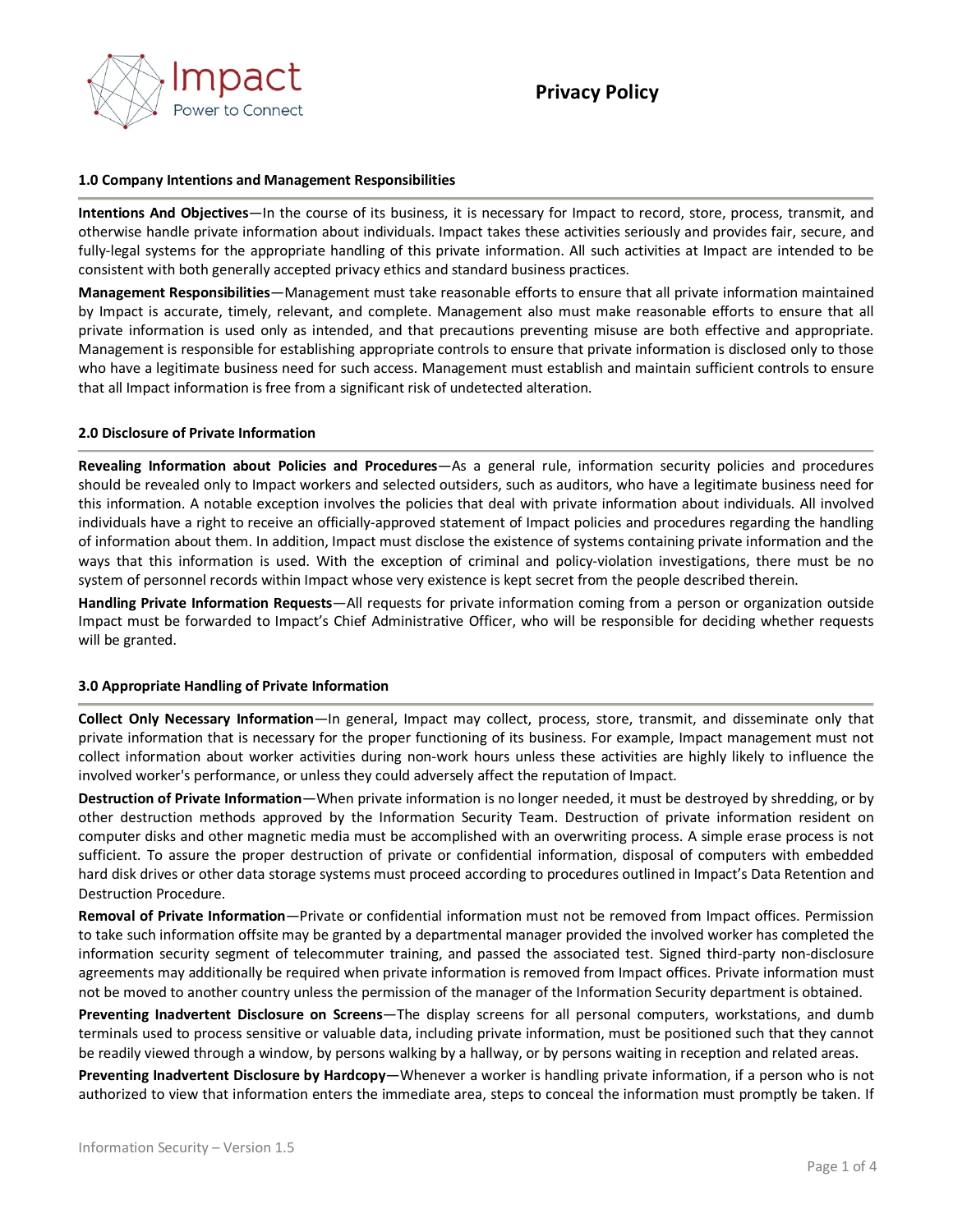the information is in physical form, the information can be covered with other material. If the information is displayed on a computer screen, the worker can minimize the application displaying the information, invoke a screen saver, or log off.

### **4.0 Private Information on Computer and Communication Systems**

**Expectation of Privacy**—All messages sent over Impact internal computer and communications systems are the property of Impact. Management reserves the right to examine all information transmitted through these systems. Examination of such information may take place without prior warning to the parties sending or receiving such information. Because the Impact computer and communications systems must be used for business purposes only, workers must have no expectation of privacy associated with the information they store in or send through these systems.

**Examination of Stored Information**—At any time and without prior notice, Impact management reserves the right to examine archived electronic mail, private file directories, hard disk drive files, and other information stored on Impact information systems. Such examinations are typically performed to assure compliance with internal policies, support the performance of internal investigations, and assist with the management of Impact information systems.

**Manager Involvement in Monitoring**—Whenever a worker's computer or communications user ID is monitored for investigative or disciplinary purposes, the involved worker's manager must be informed of this activity promptly. All worker monitoring must itself be logged for subsequent management review and possible use in disciplinary or legal actions.

**Department Manager Activity Review**—Impact routinely logs web sites visited, files downloaded, and related information exchanges over the Internet. Impact records the numbers dialed for telephone calls placed by each worker. Department managers may receive reports detailing the usage of these and other internal information systems, and are responsible for determining that such usage is both reasonable and business-related.

**Changing Information Resident on Systems**—Management reserves the right to delete, summarize, or edit any information posted to Impact computers or communication systems. These facilities are privately-owned business systems, and not public forums, and as such do not provide free-speech guarantees.

**Routine Usage of Backup Systems**—All files and messages stored on Impact systems are routinely copied to tape, disk, and other storage media. This means that information stored on Impact information systems, even if a worker has specifically deleted it, is often recoverable and may be examined at a later date by system administrators and others designated by management.

**Remote Computer Monitoring**—Impact routinely scans the personal computers connected to its networks. These scans ensure that remote computers are operating only with approved and licensed software, are free from viruses and worms, and have been used only for approved business purposes.

**Encryption of Electronic Mail**—Workers must consider electronic mail to be the computerized equivalent of a postcard. Unless material sent by electronic mail is encrypted, workers must refrain from sending credit card numbers, passwords, research and development information, medical histories, computer programming source code, and other private or confidential information through electronic mail.

**Links between Separate Types of Private Data**—Without advance consent from the manager of the Information Security department, Impact information systems must not be configured to support new links between private information and other types of information related to the same individual.

**Testing With Sanitized Data**—Unless written permission is obtained from the Director of Information Security, all software testing for systems designed to handle private data must be accomplished exclusively with production information that no longer contains specific details that might be valuable, critical, or sensitive.

### **5.0 Activity Monitoring**

**Physical Security Systems**—Workers may be subject to electronic monitoring of their activities while on Impact premises. This monitoring is used to measure worker performance and to protect worker private property, worker safety, and Impact property. In areas where there is a reasonable expectation of privacy, such as bathrooms, dressing rooms, and locker rooms, no electronic monitoring will be performed.

**Personal Effects and Private Communications**—All personal effects brought to Impact premises are subject to search at any time without advance notice. Workers wishing to keep certain aspects of their personal life private must not bring related personal effects to Impact premises. To keep these matters private, workers must not communicate about such matters using Impact telephones, electronic mail systems, or other communications systems that may be monitored and which are intended to be used for business purposes only.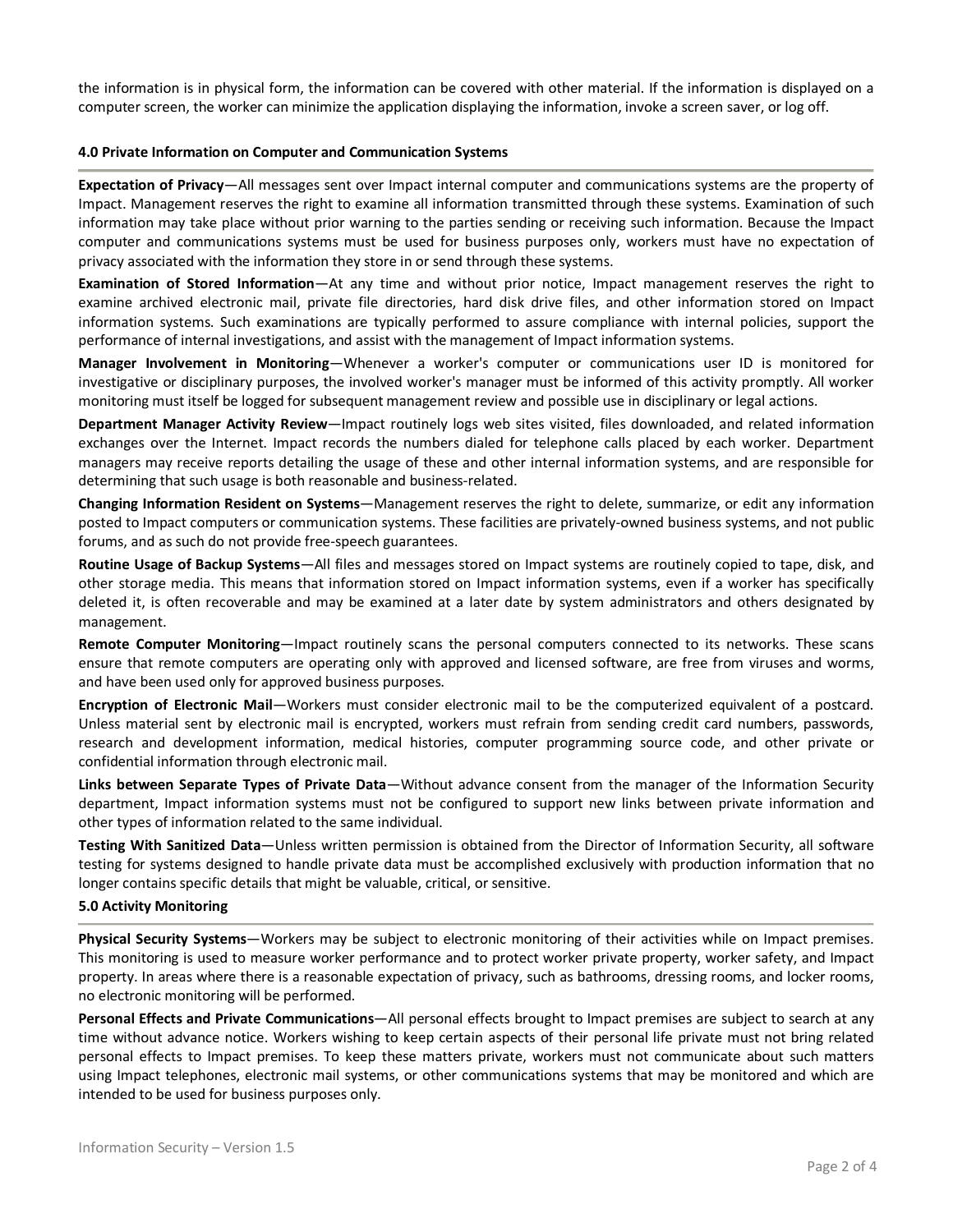**Use of Informants**—From time to time, Impact uses informants who may be placed in various internal positions and who may appear to be the same as any other worker. Management has no obligation to notify workers about the presence of, or nature of the work performed by, such informants.

**Pretext Requests**—Impact believes that all business activities must be conducted in a forthright and honest manner. However, in certain circumstances authorized by the Director of Information Security, the organization may utilize investigators who pose as other persons in order to test customer service, test security policies, or investigate alleged wrongdoing.

## **6.0 Handling Personnel Information**

**Access to Own Personnel File**—Upon written request to Human Resources, every worker must be given access to his or her own personnel file, once every six months as an active employee, and once each year after termination of employment for as long as the record(s) is maintained. Employees must be permitted to both examine and make one copy of the information appearing in their personnel file. If employees object to the accuracy, relevance, or completeness of information appearing in their personnel file, each year they may add a supplementary statement of up five pages that identifies the disputed information and explains your position, this document would then become a part of the personal record.

**Disclosure to Third Parties**—Disclosure of private information about Impact workers to third parties must not take place unless required by law or permitted by explicit consent of the worker. Impact must not disclose the names, titles, phone numbers, locations, or other contact particulars of its workers unless required for business purposes. Exceptions will be made when such a disclosure is required by law or when the involved persons have previously consented to the disclosure. The reason for termination of workers must not be disclosed to third parties. Two permissible exceptions are the prior approval of an Impact senior manager or if the disclosure is required by law. Every disclosure of private information to third parties must be recorded by the Human Resources department and these records must be maintained for at least five years.

**Summary of Disclosures**—If they request it, workers must be provided with a summary of all disclosures of their private information to third parties. In addition, workers must be given sufficient information to permit them to contact such third parties to rectify errors or supply additional explanatory information.

### **7.0 Private Information from Job Seekers**

**Gathering Unnecessary Information**—Private information about a prospective employee may not be gathered unless it is both necessary to make an employment decision and also relevant to the job. This policy addresses marital status, family planning objectives, off-hours activities, political affiliations, performance on previous jobs, previous employers, credit history, education, and other personal details.

**Credit and Background Checks**—Whenever a credit report will be examined or a background check will be performed, prospective workers must provide a written release indicating their approval of the process. These prospective workers must be given an opportunity to withdraw their application for employment or contract work if they choose not to disclose such private information to Impact.

**Permissible Tests**—Candidates for a job with Impact must not be subjected to drug tests, AIDS tests, psychological tests, or other tests that may illuminate the candidates' lifestyle, political associations, or religious preferences. An exception may be made if this information is clearly needed to determine a candidate's suitability for a certain position.

### **8.0 Private Information about Customers**

**Consent For Collection Required**—The collection of private information on prospects, customers, and others with whom Impact does business, is customary and expected. However, Impact workers must not collect private information from prospects or customers without having obtained their knowledge and consent.

**Consent for Uses Required**—Before a customer places an order or otherwise discloses private information, all Impact representatives must inform the customer about the ways that this private information will be used, and the third parties, if any, to whom the information will be disclosed.

**Collection of Unnecessary Information**—Impact workers or information systems must never require the provision of prospect or customer private information that is unnecessary for the provision of information, for the completion of a transaction, or for the delivery of products or services. No product or service provided by Impact may be denied to any person if they refuse to provide unnecessary private information. All disputes about necessary private information will be resolved by Impact's Chief Information Officer.

Information Security – Version 1.5